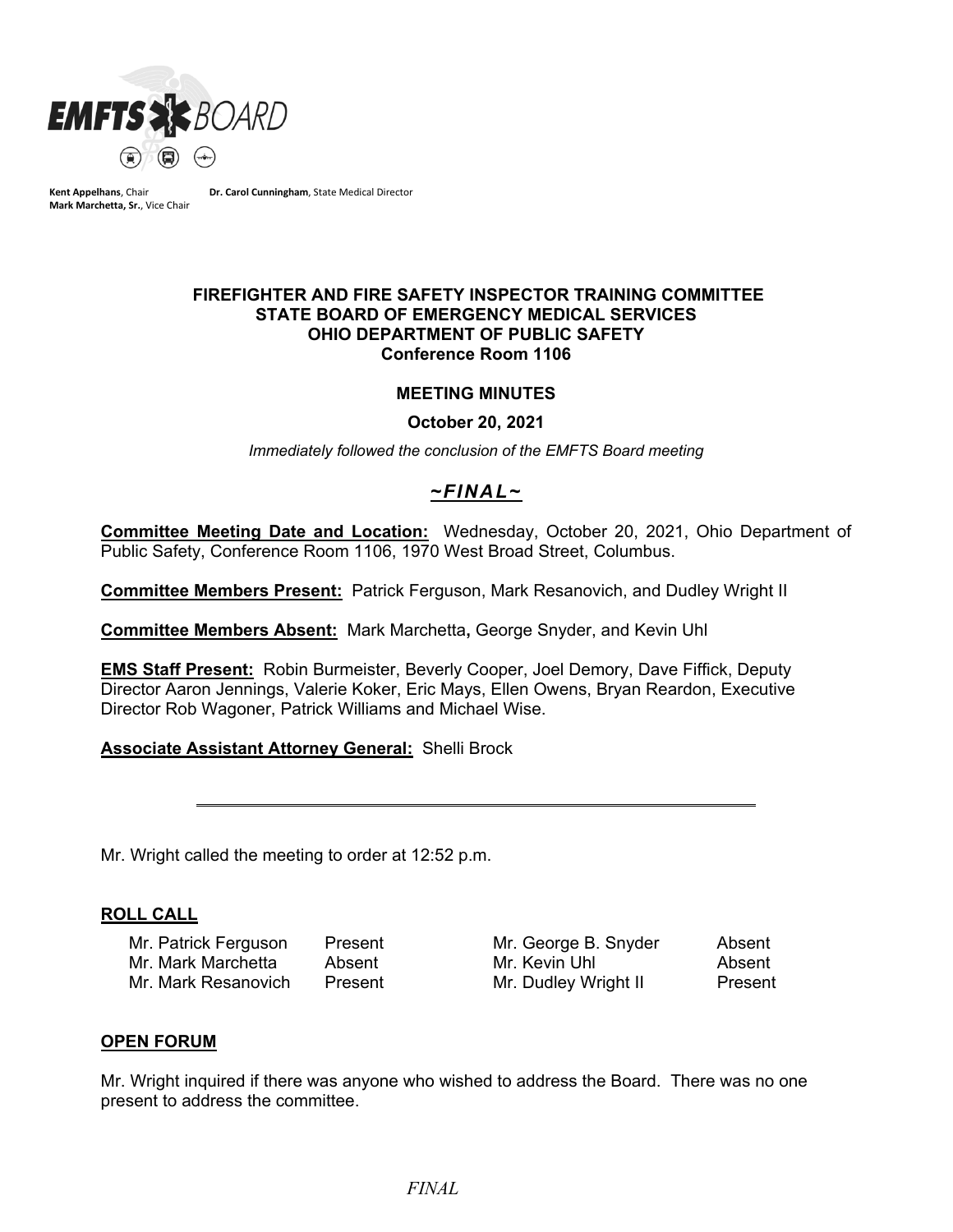# **REVIEW AND APPROVAL OF CONSENT AGENDA**

Mr. Wright requested a motion to approve the consent agenda to include the August 18, 2021 Firefighter and Fire Safety Inspector Training Committee meeting minutes and the August and September fire certifications.

*ACTION: Motion to approve the Consent Agenda items to include the August 18, 2021 Firefighter and Fire Safety Inspector Training Committee meeting minutes, and the August and September fire certifications.* Mr. Ferguson - First. Mr. Resanovich – Second. None abstained. None opposed. **Motion fails.**

# **Fire Exemptions (Medical and Military) ~ Ellen Owens**

Ms. Owens stated that there were not any fire exemptions.

# **Fire Fighter and Fire Safety Inspector Training Subcommittee, Ted Kienzle**

Mr. Kienzle reported that the Division of EMS (DEMS) is still going through the Pro Board recertification process. The DEMS is doing some new data collection that deals with the unaffiliated fire fighter. The DEMS wants to see who can sign off on audits based on the Ohio Administrative Code. It was found that of 38,000 fire certifications that there is almost 8% who are considered unaffiliated; therefore, over 3,000 people. The DEMS need to do some research to determine if it is just a matter of those persons not updating their information in the EMS System. The DEMS does not have that information as more data mining is needed. The situation is such that when the unaffiliated firefighter is audited they do not have a chief to sign off on the continuing education. Only a program director and the fire chief is permitted to sign off on continuing education for audits. There is only one website that firefighters are permitted to use is the OFA 24/7 program because Jack Smith signs off on the continuing education for audits. CSU tests can be used; however, the transcript would need to go to Cuyahoga Community College in order to sign off on continuing education for audits.

Zack Wolfe is a new member on the Fire Fighter and Fire Safety Inspector Training Subcommittee.

# **REPORT AND RECOMMENDATIONS**

Mr. Wright, on behalf of the Firefighter and Fire Safety Inspector Training Committee, stated that the proceedings were called to order at 12:56 p.m. on October 20, 2021. Members of the committee present for the proceedings are:

# **ROLL CALL**

| Mr. Patrick Ferguson | Present | Mr. George B. Snyder | Absent  |
|----------------------|---------|----------------------|---------|
| Mr. Mark Marchetta   | Absent  | Mr. Kevin Uhl        | Absent  |
| Mr. Mark Resanovich  | Present | Mr. Dudley Wright II | Present |

It was noted for the record that there was not a majority of the committee members present. Executive Director Wagoner was present. The Executive Director will be advised on each of the motions.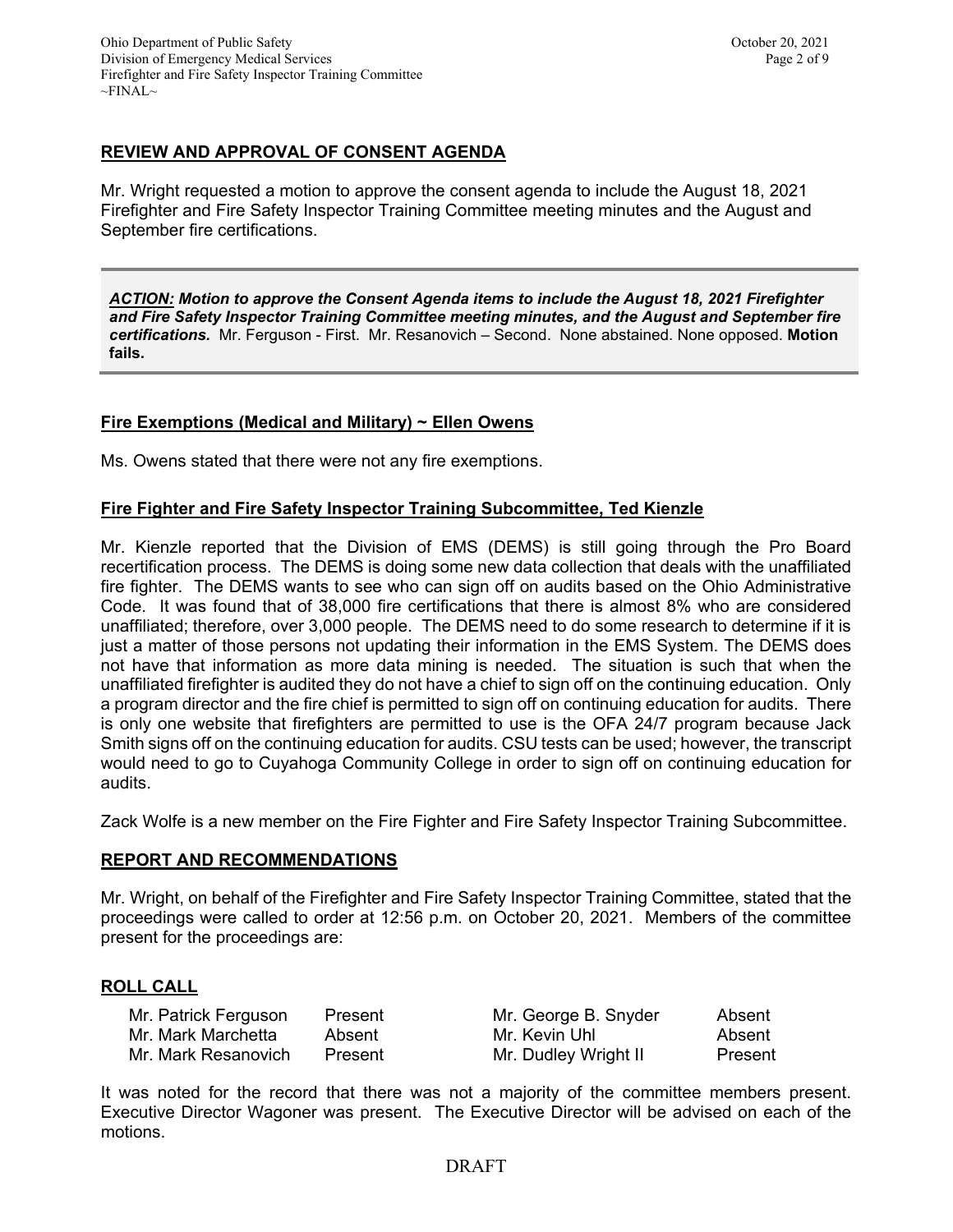The committee will be reviewing the following cases:

# **Fire Report and Recommendations in the matter of Fire Case(s):**

- o Fire Case No. 2020-428-BF100, Tyler J. Eccard, Certificate No. 158145
- o Fire Case No. 2021-018-BF100, Christopher M. Pekarek, ID No. 229914

Mr. Wright recognized Associate Assistance Attorney General Shelli Brock for the purpose of providing a brief synopsis of each case.

### • **Fire Case No. 2020-428-BF100, Tyler J. Eccard, Certificate No. 158145**

Mr. Eccard's Firefighter II certification is active and set to expire on September 11, 2023. On September 10, 2020, Mr. Eccard filed an fire renewal application. In his application, he did not list any felony or misdemeanor convictions and answered "no" to that question. Following the issuance of his renewed certificate the Division was contacted by a Compliance Officer from Buckeye Ambulance wo wanted to verify Mr. Eccard's certification status. During this call the Division learned that Mr. Eccard had a prior misdemeanor conviction. Upon investigation the Division discovered that on June 15, 2018 that Mr. Eccard entered a no contest plea and was found guilty of Vehicular Manslaughter in the Clermont County Municipal Court. On May 13, 2021 EMS issued a Notice of Opportunity for Hearing. This matter went to a hearing on July 19, 2021 where the misrepresentation on Mr Eccard's renewal application was submitted for review. The Hearing Officer found that Mr. Eccard's failure to list his Vehicular Manslaughter conviction on his EMS renewal application constituted a "misrepresentation". The Hearing Office held that this conviction does not constitute a crime of moral turpitude but Mr. Eccard was nonetheless obligated to report his conviction to the Division within 14 days of his final sentencing and failed to do so. The Hearing Officer found that "while it does not appear that the Respondent was intentionally attempting to hide his conviction from the Division, the fact remains that his answer to the questions on the EMS renewal application was untruthful and a misrepresentation. The Hearing Officer recommends that Mr. Eccard's firefighter II certificate be suspended for 30 days. Upon completion of the 30-day suspension, the Respondent should be placed on probation for 3 years and that during the probationary period the Respondent is to notify the Division of any arrests within 10 days of the arrest. During the probationary periods the Respondent is to fully disclose the convictions on his record to any fire related employers. The Respondent should be required to provide an updated BCI & I background check at the time of his renewal of his firefighter II certificate in 3 years, along with whatever additional terms of probation and reporting requirements of that probationary period as are imposed by the Board. Mr. Eccard submitted objections in that he does not oppose the contents of the report but requests that the Board stay the recommended 30-day suspension and/or issue a lesser sanction based on the fact that the 30-day suspension will significantly reduce his income and may leave his employer without proper coverage.

# • **Fire Case No. 2021-018-BF100, Christopher M. Pekarek, ID No. 22991**

On January 20, 2021, Mr. Pekarek submitted a firefighter initial application for certification as a firefighter II. On his application Mr. Pekarek disclosed convictions of Disorderly Conduct and Endangering Children Without Violence in the Massillion Municipal Court on March 12,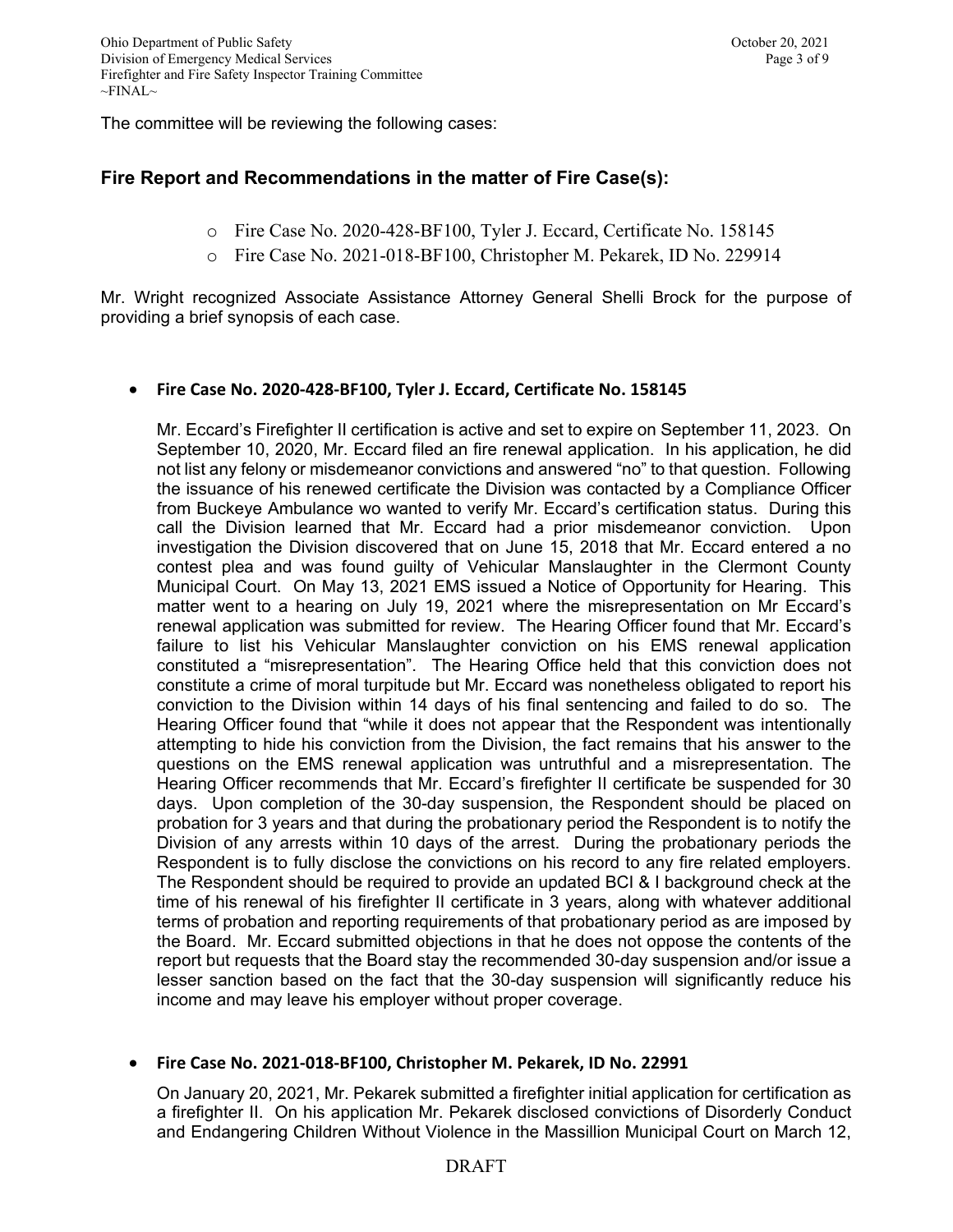2014. Upon receipt of his applications the Division conducted an investigation and discovered that Mr. Pekarek was convicted of Disorderly Conduect on July 2, 1998 and also convicted of two counts of Passing Bad Checks on September 15, 1998 in the Wayne County Municipal Court. Mr. Pekarek did not list the 1998 convictions on his application. Based on his undisclosed convictions the Division issued a Notice of Opportunity for Hearing on June 23, 2021. This matter went to hearing on August 2, 2021. The Hearing Officer determined that it was undisputed that Mr. Pekarek failed to dislose his 1998 convictions both during the criminal convictions review process and in his applications. The Hearing Officer found credible and persuasive testimony from Mr. Pekarek and that he has been cooperative and forthcoming. He had nothing to gain by failing to disclose the 1998 convictions as it is reasonable to assume that he likely would not have been automatically disqualified from obtaining his firefighter II certification. He completed the application process to the best of his ability and knowledge and he did not remember his convictions from over twenty years ago. Based on this determination the Hearing Officer found that Division's refusal to issue his certification as a firefighter II to be improper and recommended the following: 1) Completion of a fitness for duty examination immediately upon request of the Division; 2) Completion of a Bureau of Investigation background check at the time of his initial and/or renewal applications; 3) Issuance of a letter of reprimand by the Board; 4) a period of probation to be determined by the Board; and 5) any further disciplinary action deemed to be appropriate by the Board.

Mr. Wright asked if Mr. Eccard or his attorney were present. No one was present.

Mr. Wright asked if Mr. Pekarek or his attorney were present. Mr. Pekarek thanked the committee for allowing him to address the committee. Mr. Pekarek stated that he is dedicated especially at his age. He believes that by allowing him to practice it will be a great service to his community in a volunteer capacity. He stated that he has taken accountability for his actions and also making a commitment to serve as a firefighter II.

# **GOLDMAN PROCEEDINGS**

# **Goldman Case(s)**

Mr. Wright stated that the following cases were reviewed pursuant to Goldman v. State Medical Board of Ohio, where the Respondents did not properly request a hearing. The individuals named did not have the ability to present written or oral testimony, but could be present to hear the proceedings and outcome. The committee received the sworn affidavits from the Division of EMS investigators and accompanying exhibits. The affidavits contained the evidence and testimony upon which they deliberated. There were eight cases. The proceedings were in the matter of:

- o Fire Case No. 2017-570-F300, Justin A. Journey, Certificate No. 168718
- o Fire Case No. 2019-277-F300, Bruce A. South, Certificate No. 141765
- o Fire Case No. 2019-328-F300, Kenneth M. Fischer, Certificate No. 129932
- o Fire Case No. 2019-482-F100, Dakotah Mingee, Certificate No. 181998
- o Fire Case No. 2020-025-F100, Troy W. Potter, Certificate No. 161804
- o Fire Case No. 2020-224-F100, Benjamin M. Bolte, Certificate No. 158967
- o Fire Case No. 2021-253-BF100, Daniel J. Gonsor, Certificate No. 170902
- o Fire Case No. 2021-254-BF100, Peter Yachanin, Certificate No. 166239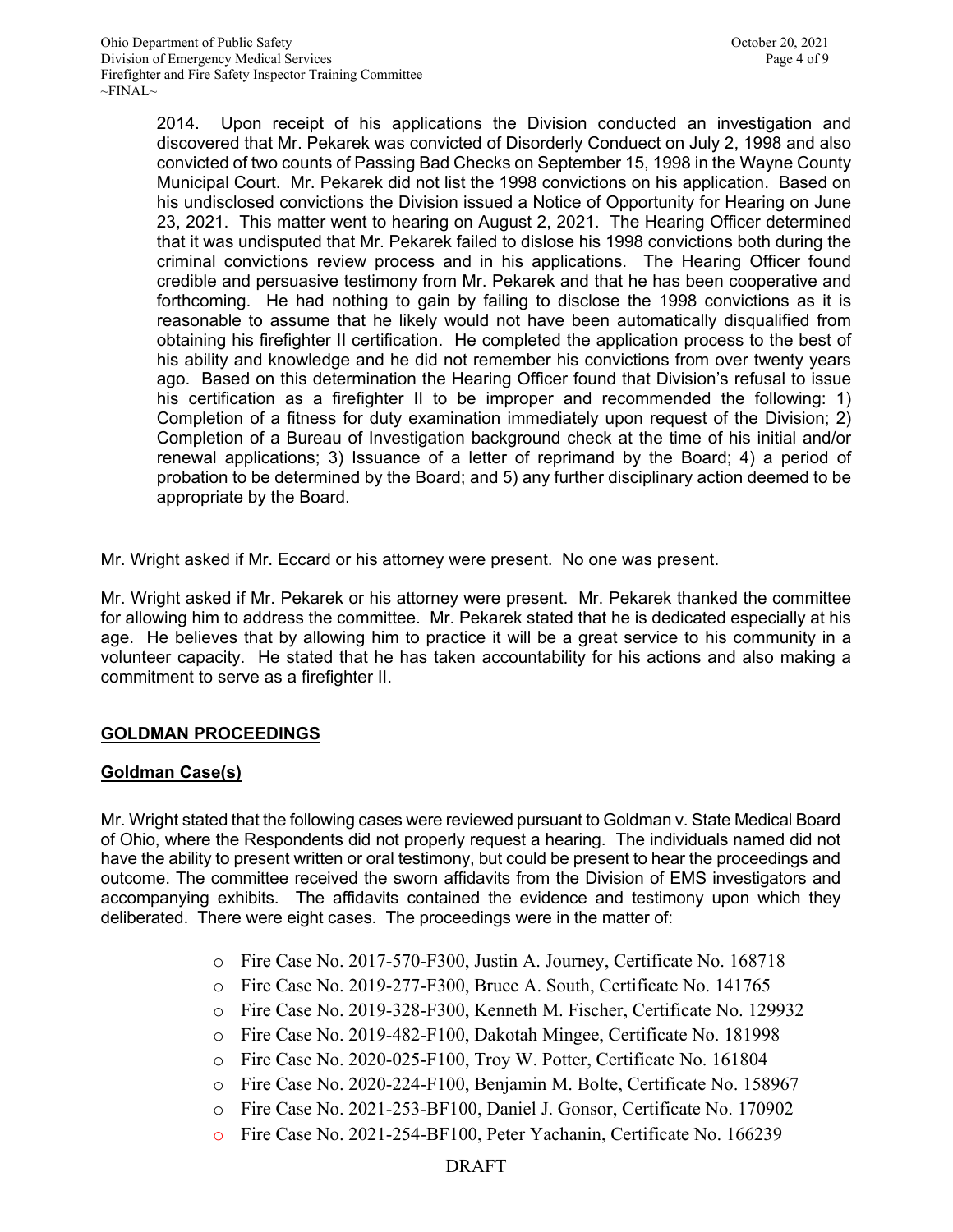Having received documentation for these cases, Mr. Wright requested a motion to admit the sworn affidavits and the accompanying exhibits in the aforementioned cases into evidence.

*ACTION: Motion to admit the sworn affidavits and accompanying exhibits in the aforementioned cases into evidence.* Mr. Resanovich requested that the Executive Director accept the sworn affidavits and accompanying exhibits in the aforementioned cases into evidence.

There being no further evidence, these proceedings were closed at 1:05 pm.

\*\* Please note that the FFSI Committee did not go into quasi-judicial deliberations.

# **EXECUTIVE SESSION**

\*\*Please note that the FFSI Committee did not go into Executive Session.

# **REPORT AND RECOMMENDATION MOTIONS**

*ACTION: I In the matter of Fire Case Number 2020-428-BF100, Tyler J. Eccard, Certificate Number 158145, the Committee recommends that the Executive Director issue an adjudication order approving the findings of fact and conclusions of law, and the recommendation of the hearing examiner to issue discipline that includes the following: 30 day suspension followed by 3 years probation, notify the Executive Director within 10 days of any arrest, notify any fire employers of past convictions during the probationary period, and submit an updated BCI background check at renewal. .* Mr. Resanovich – First. Mr. Ferguson – Second. None opposed. Chair Wright - abstained. **Motion failed. The Executive Director has been so advised and will issue his decision in writing at the conclusion of the meeting.**

*ACTION: In the matter of Fire Case Number 2021-018-BF100, Christopher M. Pekarek, Applicant ID No. 229914, the Committee recommends that the Executive Director issue an adjudication order approving the findings of fact and conclusions of law, and the recommendation of the hearing examiner to grant Mr. Pekarek's certification with discipline that includes the following: written reprimand, three years probation, BCI background check at renewal, and a fitness for duty examination.* Mr. Resanovich – First. Mr. Ferguson – Second. None opposed. Chair Wright - abstained. **Motion failed. The Executive Director has been so advised and will issue his decision in writing at the conclusion of the meeting.**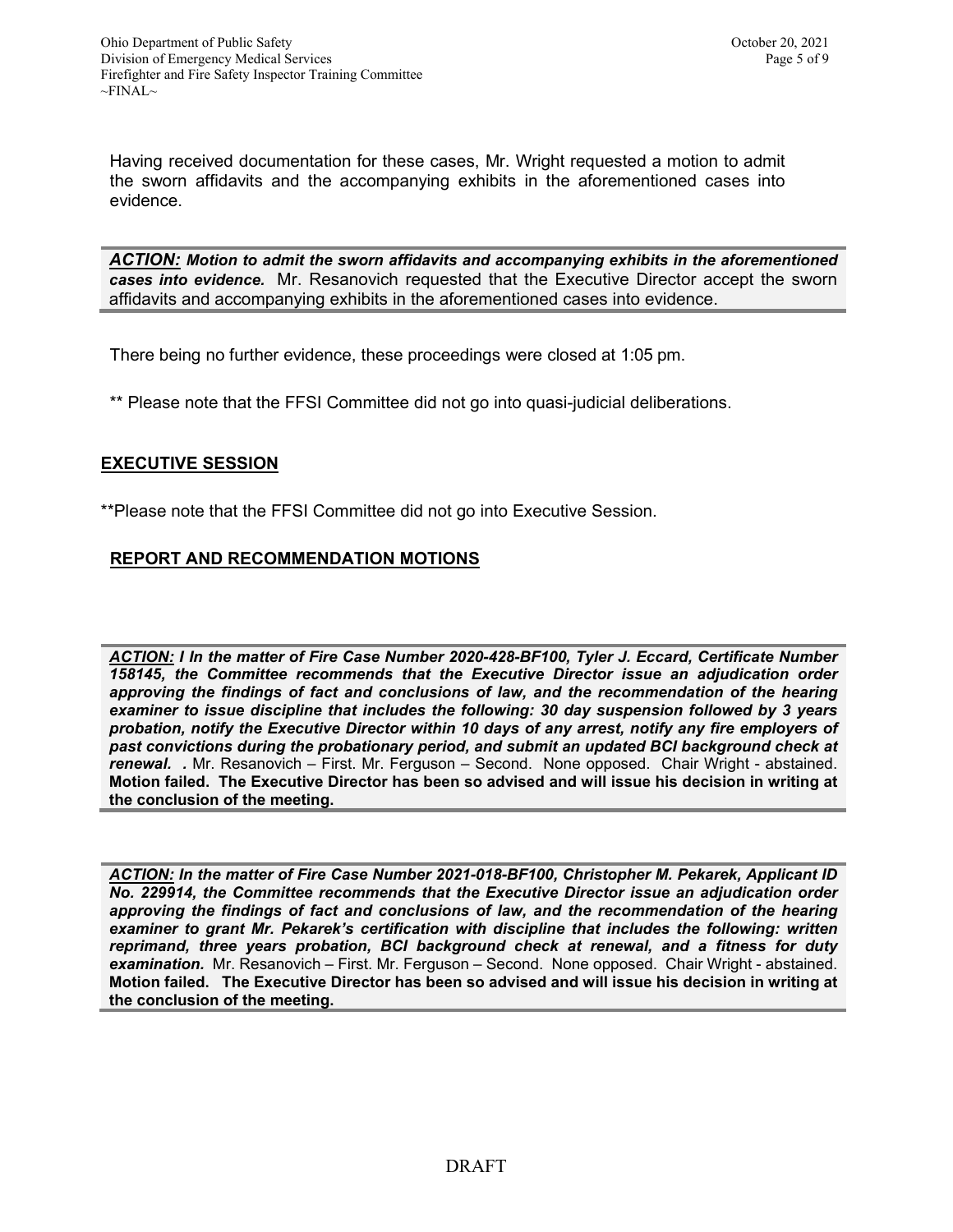### **GOLDMAN MOTIONS**

*ACTION:* **In the matter of Fire Case Number 2017-570-F300, Justin A. Journey, Certificate Number 168718, the Committee Recommends that the Executive Director issue an adjudication order finding that Mr. Journey failed to complete continuing education requirements as indicated in counts 1 and 2 in the Notice of Opportunity for Hearing and that Mr. Journey's firefighter certification be revoked.** Mr. Resanovich – First. Mr. Ferguson– Second. None opposed. Chair Wright - abstained. **Motion failed. The Executive Director has been so advised and will issue his decision in writing at the conclusion of the meeting.**

*ACTION: In the matter of Fire Case Number 2019-277-F300, Bruce A. South, Certificate Number 141765, the Committee Recommends that the Executive Director issue an adjudication order finding that Mr. South failed to complete continuing education requirements as indicated in the Notice of Opportunity for Hearing and that Mr. South's firefighter certification be revoked.* Mr. Resanovich – First. Mr. Ferguson – Second. None opposed. Chair Wright - abstained. **Motion failed. The Executive Director has been so advised and will issue his decision in writing at the conclusion of the meeting.**

*ACTION: In the matter of Fire Case Number 2019-328-F300, Kenneth M. Fischer, Certificate Number 129932, the Committee Recommends that the Executive Director issue an adjudication order finding that Mr. Fischer failed to complete continuing education requirements and that Mr. Fischer's firefighter certification be revoked.* Mr. Resanovich – First. Mr. Ferguson – Second. None opposed. Chair Wright - abstained. **Motion failed. The Executive Director has been so advised and will issue his decision in writing at the conclusion of the meeting.**

*ACTION: In the matter of Fire Case Number 2019-482-F100, Dakotah Mingee, Certificate Number 181998, the Committee Recommends that the Executive Director issue an adjudication order finding that Mr. Mingee was convicted of Arson, a felony of the fourth degree, and two additional counts of Arson, both misdemeanors of the first degree and that Mr. Mingee's firefighter certification be permanently revoked.* Mr. Resanovich – First. Mr. Ferguson – Second. None opposed. Chair Wright abstained. **Motion failed. The Executive Director has been so advised and will issue his decision in writing at the conclusion of the meeting.**

*ACTION: In the matter of Fire Case Number 2020-025-F100, Troy W. Potter, Certificate Number 161804, the Committee Recommends that the Executive Director issue an adjudication order finding that Mr. Potter was convicted of Disorderly Conduct and that Mr. Potter's firefighter certification be suspended indefinitely. Mr. Potter's request for reinstatement must include a fit for duty examination by a licensed mental health professional.* Mr. Resanovich – First. Mr. Ferguson – Second. None opposed. Chair Wright - abstained. **Motion failed. The Executive Director has been so advised and will issue his decision in writing at the conclusion of the meeting.**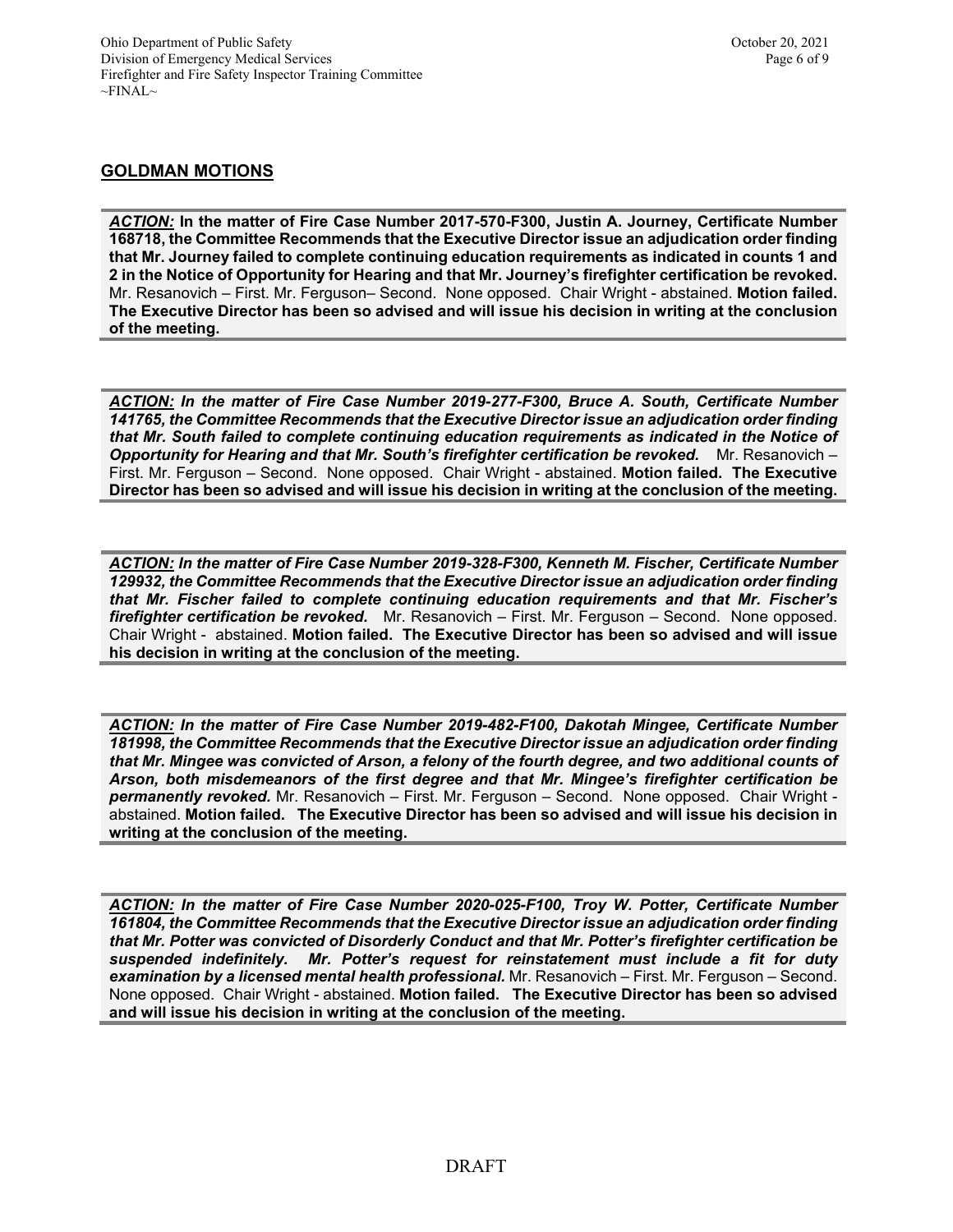*ACTION: In the matter of Fire Case Number 2020-224-F100, Benjamin M. Bolte, Certificate Number 158967, the Committee Recommends that the Executive Director issue an adjudication order finding that Mr. Bolte failed to report his conviction to the Division, and that Mr. Bolte's certification be suspended for a period of fifteen (15) days.* Mr. Resanovich – First. Mr. Ferguson– Second. None opposed. Chair Wright - abstained. **Motion failed. The Executive Director has been so advised and will issue his decision in writing at the conclusion of the meeting.** 

*ACTION: In the matter of Fire Case Number 2021-253-BF100, Daniel J. Gonsor, Certificate Number 170902, the Committee recommends that the Executive Director issue an adjudication order finding that Mr. Gonsor has been convicted of two counts of Endangering Children, five counts of Gross Sexual Imposition, and three counts of Corrupting Another with Drugs; and that Mr. Gonsor's firefighter certification be permanently revoked.* Mr. Resanovich – First. Mr. Ferguson– Second. None opposed. Chair Wright - abstained. **Motion failed. The Executive Director has been so advised and will issue his decision in writing at the conclusion of the meeting.**

*ACTION: In the matter of Fire Case Number 2021-254-BF100, Peter Yachanin, Certificate Number 166239, the Committee Recommends that the Executive Director issue an adjudication order finding that Mr. Yachanin was convicted of Assault and Unlawful Restraint, and failed to report these convictions to the Division of EMS, and that Mr. Yachanin's certification be permanently revoked.* Mr. Resanovich – First. Mr. Ferguson– Second. None opposed. Chair Wright - abstained. **Motion failed. The Executive Director has been so advised and will issue his decision in writing at the conclusion of the meeting.**

# **FIRE INVESTIGATIONS, STAFF**

*ACTION: Motion to recommend to the Executive Director to issue a Notice of Opportunity for Hearing for the following Education case.* Mr. Resanovich – First. Mr. Ferguson– Second. None opposed. Mr. Wright - abstained. **Motion failed. The Executive Director has been so advised and will issue his decision in writing at the conclusion of the meeting.**

2021-015-F300

*ACTION: Motion to recommend to the Executive Director to accept the following Consent Agreements.* Mr. Resanovich – First. Mr. Ferguson – Second. None opposed. Mr. Wright - abstained. **Motion failed. The Executive Director has been so advised and will issue his decision in writing at the conclusion of the meeting.**

| 2018-174-F300 | 2021-263-F100  |
|---------------|----------------|
| 2019-272-F300 | 2021-266-BF100 |
| 2021-128-F100 | 2021-279-BF100 |
| 2021-242-F100 | 2021-330-BF100 |
| 2021-222-F100 |                |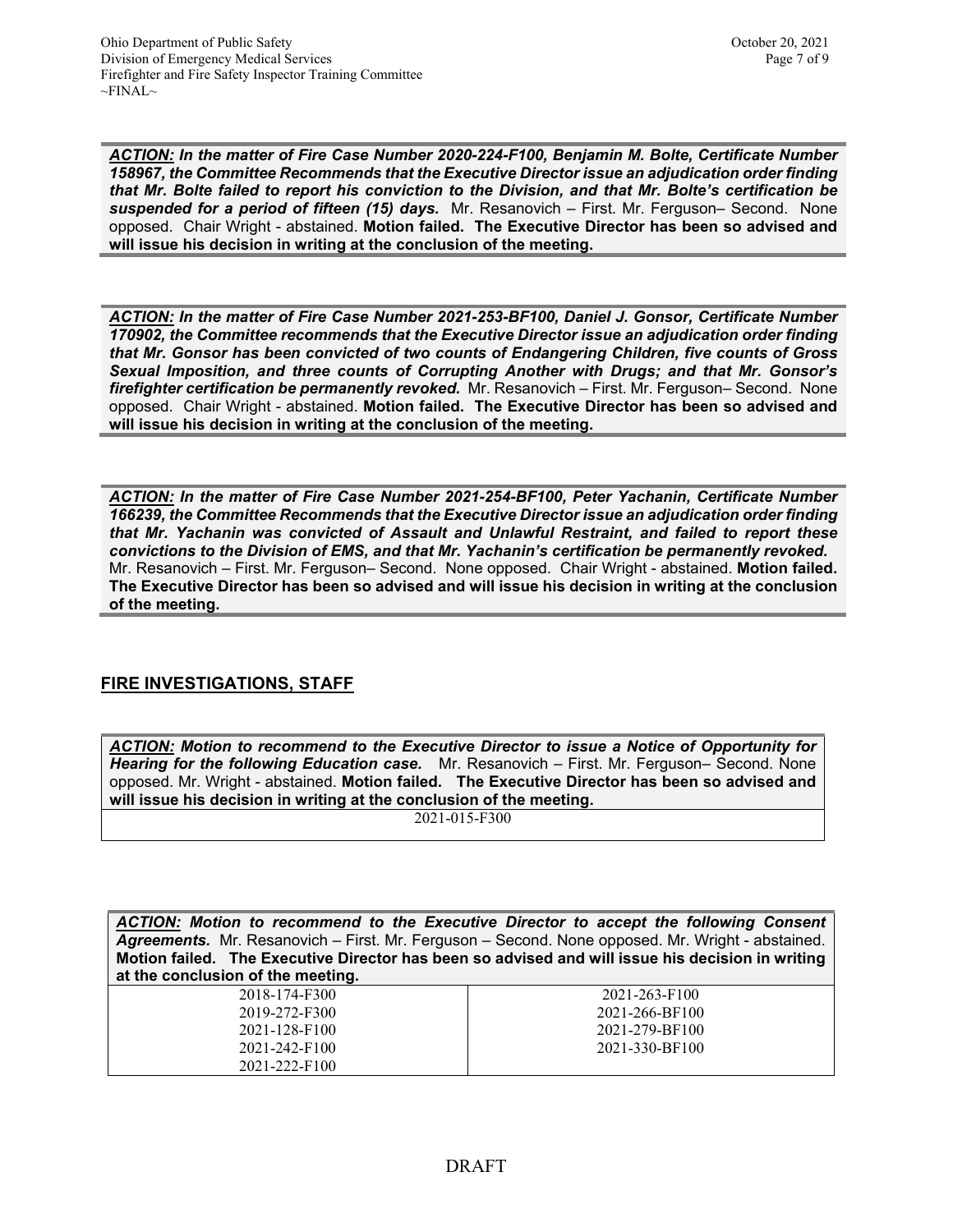| ACTION: Motion to recommend to the Executive Director to close the following case (s).<br>Mr. Resanovich – First. None - Second. None opposed. Mr. Ferguson (2019-506-BF500) and Mr. Wright<br>- abstained. Motion failed due to not having a second. The Executive Director has been so advised<br>and will issue his decision in writing at the conclusion of the meeting. |                |  |
|------------------------------------------------------------------------------------------------------------------------------------------------------------------------------------------------------------------------------------------------------------------------------------------------------------------------------------------------------------------------------|----------------|--|
| 2019-506-BF500                                                                                                                                                                                                                                                                                                                                                               | 2021-150-F500  |  |
| 2020-160-BF500                                                                                                                                                                                                                                                                                                                                                               | 2021-153-F300  |  |
| 2020-323-F500                                                                                                                                                                                                                                                                                                                                                                | 2021-155-BF500 |  |
| 2021-056-BF500                                                                                                                                                                                                                                                                                                                                                               | 2021-257-BF100 |  |
| 2021-060-BF500                                                                                                                                                                                                                                                                                                                                                               |                |  |

| ACTION: Motion to recommend to the Executive Director to close the following cases; individuals     |
|-----------------------------------------------------------------------------------------------------|
| <b>have met the stipulations of their Consent Agreement.</b> Mr. Resanovich – First. Mr. Ferguson – |
| Second. None opposed. Mr. Wright - abstained. Motion failed. The Executive Director has been so     |
| advised and will issue his decision in writing at the conclusion of the meeting.                    |

| 2018-272-BF100 | 2019-614-F100  |
|----------------|----------------|
| 2018-355-F300  | 2020-104-BF100 |
| 2018-490-F100  | 2021-092-F100  |

| ACTION: Motion to recommend to the Executive Director to close the following cases; accept<br>surrendering of their respective certificates. Mr. Resanovich – First. Mr. Ferguson – Second. None<br>opposed. Mr. Wright - abstained. Motion failed. The Executive Director has been so advised and<br>will issue his decision in writing at the conclusion of the meeting. |
|----------------------------------------------------------------------------------------------------------------------------------------------------------------------------------------------------------------------------------------------------------------------------------------------------------------------------------------------------------------------------|
| 2019-707-BF300                                                                                                                                                                                                                                                                                                                                                             |
| 2021-354-F300                                                                                                                                                                                                                                                                                                                                                              |
| 2021-361-F300                                                                                                                                                                                                                                                                                                                                                              |
| 2021-378-F300                                                                                                                                                                                                                                                                                                                                                              |
| 2021-381-F300                                                                                                                                                                                                                                                                                                                                                              |

| ACTION: Motion to recommend to the Executive Director to close the following cases;                 |  |
|-----------------------------------------------------------------------------------------------------|--|
| Individuals were audited at their respective levels. Their respective certificates to practice have |  |
| expired. Re-open if reapplies. Mr. Resanovich – First. Mr. Ferguson– Second. None opposed. Mr.      |  |
| Wright - abstained. Motion failed. The Executive Director has been so advised and will issue his    |  |
| decision in writing at the conclusion of the meeting.                                               |  |

| 2018-443-F300 | 2019-423-F300  |
|---------------|----------------|
| 2018-581-F300 | 2019-434-F300  |
| 2019-054-F300 | 2019-494-F300  |
| 2019-158-F300 | 2020-021-F300  |
| 2019-275-F300 | 2020-528-BF300 |

*ACTION: Motion to recommend to the Executive Director to issue Notices of Opportunity for Hearing for the following cases.* Mr. Resanovich – First. Mr. Ferguson – Second. None opposed. Mr. Wright - abstained. **Motion failed. The Executive Director has been so advised and will issue his decision in writing at the conclusion of the meeting.**

| 2015-302-F300  | 2021-179-F100 |
|----------------|---------------|
| 2020-553-BF100 | 2021-284-F100 |
| 2021-106-F100  | 2021-296-F300 |